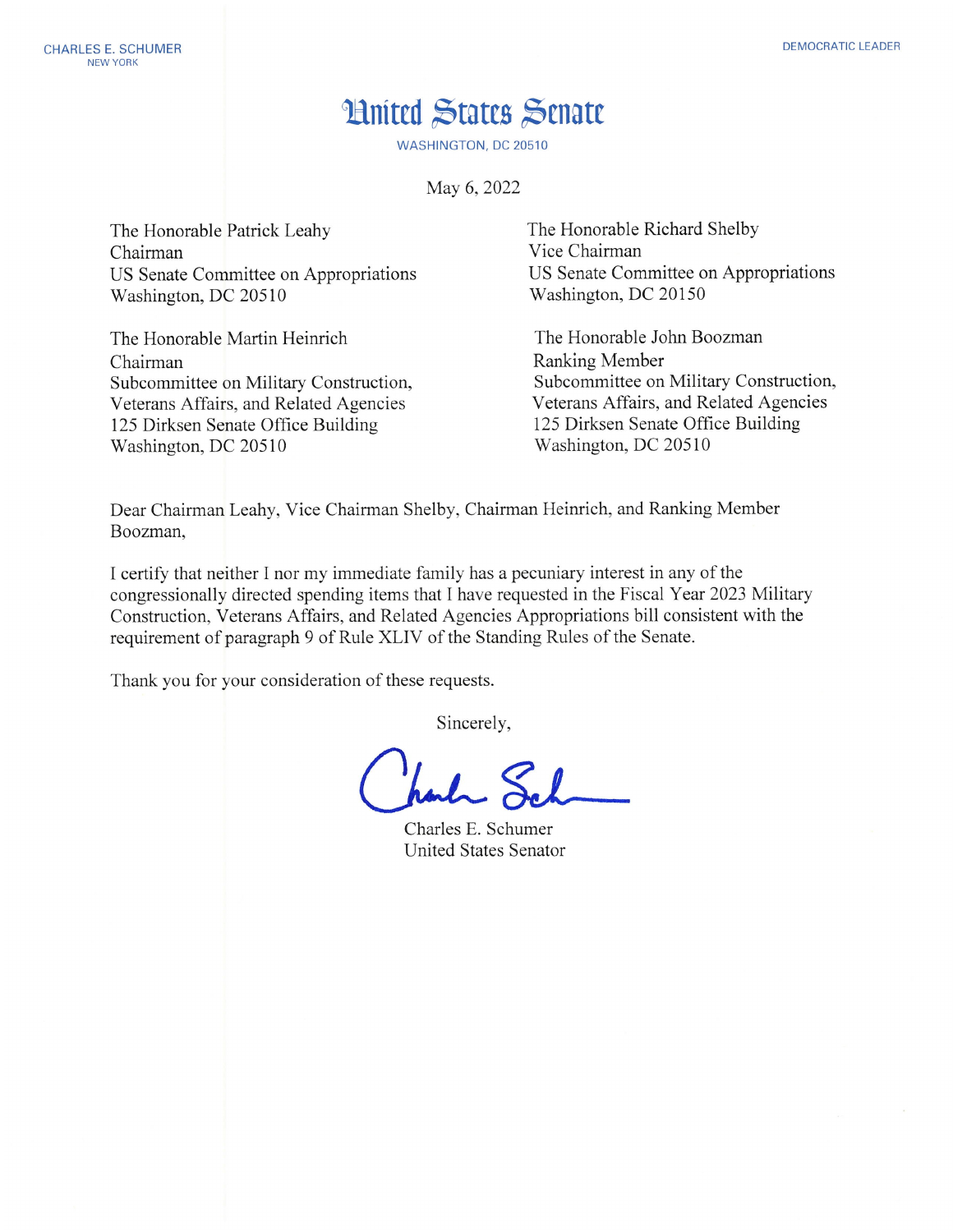## **Schumer, Charles(D-NY) Military Construction and VA Congressionally Directed Spending Requests**

| <b>Recipient</b><br><b>Name</b>                  | <b>Project Purpose</b>                                                                                                                                                                                                                                                                                                                                                                                                                                                                                                                                                                                                                                                                                                                                                                                                                                                                                                                                                                                                                                                                                                                                                                                                                                                                                                                                                                                                                                                                                                                                                                                                                                                                                                                                                                                                                                                                                               | <b>Project</b><br><b>Location</b>               | <b>Amount</b><br><b>Requested</b><br>(5000) |
|--------------------------------------------------|----------------------------------------------------------------------------------------------------------------------------------------------------------------------------------------------------------------------------------------------------------------------------------------------------------------------------------------------------------------------------------------------------------------------------------------------------------------------------------------------------------------------------------------------------------------------------------------------------------------------------------------------------------------------------------------------------------------------------------------------------------------------------------------------------------------------------------------------------------------------------------------------------------------------------------------------------------------------------------------------------------------------------------------------------------------------------------------------------------------------------------------------------------------------------------------------------------------------------------------------------------------------------------------------------------------------------------------------------------------------------------------------------------------------------------------------------------------------------------------------------------------------------------------------------------------------------------------------------------------------------------------------------------------------------------------------------------------------------------------------------------------------------------------------------------------------------------------------------------------------------------------------------------------------|-------------------------------------------------|---------------------------------------------|
| Fort Drum<br>Regional<br>Liaison<br>Organization | Construct a Physical Fitness Testing Facility Field House in support of testing<br>the Army Combat Fitness Test (ACFT).<br>The fieldhouse will encompass 3 ea. 40m x 40m testing lanes and 1 ea.<br>running track. Primary facility includes a 83,000 SF Physical Fitness Testing<br>Facility Field House with a large clear span room, special foundation, artificial<br>turf, water fountains, roll up doors, showers, lockers, bath rooms, admin office<br>area, and bleachers. Project construction shall include fire protection,<br>detection, and alarm systems, video surveillance system installation,<br>Cybersecurity, antiterrorism measures, and Energy Monitoring Control Systems<br>(EMCS) connection.<br>Sustainability and energy enhancement measures are included. Building<br>information systems for this project are unique in nature and not included in<br>the unit cost of the building. Supporting facilities include site development,<br>utilities and connections, lighting, repaving of existing parking area, new<br>parking lot, walks, storm drainage, information systems, landscaping and<br>signage. Heating and air conditioning will be provided by a new self-contained<br>system. Measures in accordance with the Department of Defense (DoD)<br>Minimum Antiterrorism for Buildings standards will be provided. Access for<br>individuals with disabilities will be provided. Air Conditioning (Estimated 138<br>Tons).                                                                                                                                                                                                                                                                                                                                                                                                                                                     | Fort Drum<br>(Jefferson<br>County)<br><b>NY</b> | \$53,000                                    |
| Fort Drum<br>Regional<br>Liaison<br>Organization | Construct two standard design battalion sized Operational Readiness Training<br>Barracks, special foundations, sewage lift station with telemetry controls,<br>sewage waste treatment building, stand-by generator, non-organizational<br>vehicle parking, information systems, fire protection and alarm systems,<br>Energy Monitoring Control Systems connection. Sustainability and energy<br>enhancement measures are included. Supporting facilities include site<br>development, utilities and connections, commissioning, lighting, paving,<br>parking, walks, curbs and gutters, storm drainage, information systems,<br>landscaping and signage. Heating and cooling will be provided by a<br>self-contained system. Measures in accordance with the Department of Defense<br>Minimum Antiterrorism for Buildings Standards will be provided. Access for<br>individuals with disabilities will be provided. Comprehensive building and<br>furnishings related interior design services are required. Alternative methods of<br>meeting this requirement have been explored during project development. This<br>project is the only feasible option to meet the requirement.                                                                                                                                                                                                                                                                                                                                                                                                                                                                                                                                                                                                                                                                                                                                 | Fort Drum<br>(Jefferson<br>County)<br><b>NY</b> | \$55,000                                    |
| Fort Drum<br>Regional<br>Liaison<br>Organization | Construct an Attack Reconnaissance/Assault Battalion (AAB) aircraft<br>maintenance high bay hangar addition to Hangar #2072. Project includes<br>additions for the 74,287 SF high bay aircraft maintenance hangar as well as<br>the 11,200 SF aircraft paint/corrosion control shop. Project also includes: a<br>combined 400 SF POL storage building for new and used POL, a 3,000 SF<br>Ground Support Equipment(GSE) enclosed storage building (for extreme cold<br>weather), 2,000 SF Associated Support Items of Equipment (ASIOE) enclosed<br>storage building (for extreme cold weather), due to available space the 2<br>covered storage facilities will be constructed at a remote site, 300 SF<br>non-potable water supply building, 3,110 SY aircraft wash apron, 6,234 SY<br>hangar access apron, special foundations, remove existing relocatable cold fuel<br>canopy and permanently install in new location on site, replace roof on existing<br>hangar, renovate 62,997 SF of existing hangar bays and admin areas,<br>cybersecurity and antiterrorism measures.<br>Project also includes: fire protection and alarm systems which will be tied into<br>the existing systems; building information systems; Intrusion Detection System<br>(IDS) installation; and Energy Monitoring and Control System (EMCS)<br>connections. Sustainability and energy enhancement measures will be<br>provided. Supporting facilities include site development, utilities and<br>connections, lighting, paving, bollards, non-organizational parking, curbs and<br>gutters, storm drainage, fencing, landscaping and signage. Demolish the<br>following: existing aircraft wash apron, existing non-potable water supply<br>building, existing parking lot and existing fencing. Measures in accordance with<br>the Department of Defense (DOD) Minimum Antiterrorism for Buildings<br>standards will be provided. | Fort Drum<br>(Jefferson<br>County)<br>NY.       | \$78,000                                    |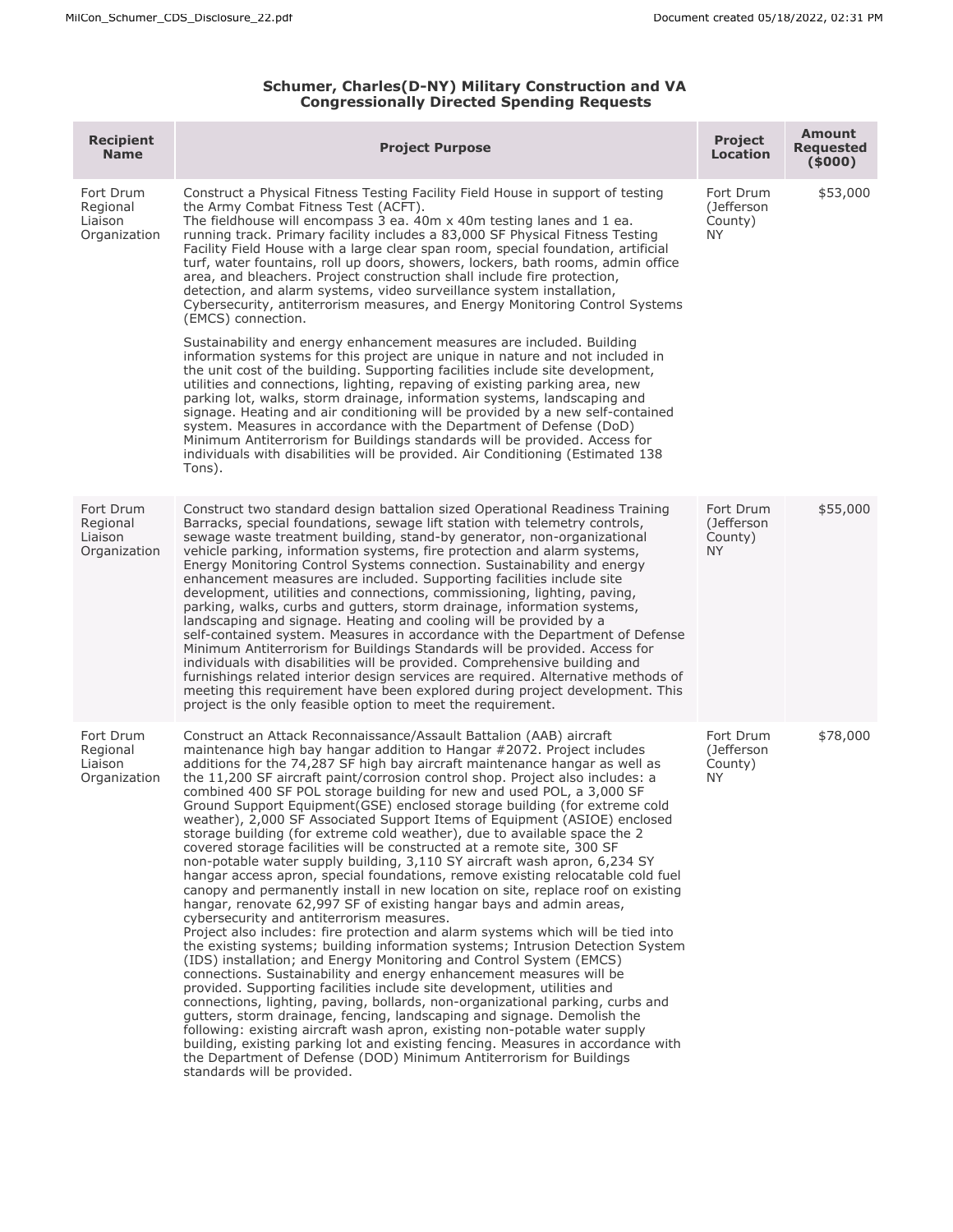| Fort Drum<br>Regional<br>Liaison<br>Organization                      | Construct non-standard design Access Control Point (ACP), modernizations at<br>Gas Alley Gate. Project includes installing passive and active vehicle barriers<br>with comprehensive control systems, demolish existing concrete inbound and<br>outbound lanes and replace with new asphalt roads, extend passive vehicle<br>barrier from existing to new AVBs, traffic control signage, bollards, sidewalks,<br>security and street lighting.<br>Project will also provide road improvements to Ontario and Oneida Avenues<br>from the ID Check Area up to the active vehicle barrier locations, a<br>turn-around lane between Ontario and Oneida Avenues for commercial trucks<br>that have been denied access, George Street connector will be removed and<br>relocated to support the active vehicle barriers new location. Portion of 8th<br>Street West that connects to Ontario Avenue will be removed and backfilled<br>with landscaping. Supporting facilities include site development, utilities and<br>connections, lighting, paving, walks, storm drainage, landscaping and signage.<br>Traffic control signage will be provided in accordance with New York State<br>Department of Transportation and the Manual of Uniform Traffic Control<br>Devices (MUTCD). Measures in accordance with the Department of Defense<br>(DoD) Minimum Antiterrorism for Buildings standards will be provided.                                                                                                                                                                                                                                                                                                                                                           | Fort Drum<br>(Jefferson<br>County)<br>NY.      | \$5,800  |
|-----------------------------------------------------------------------|------------------------------------------------------------------------------------------------------------------------------------------------------------------------------------------------------------------------------------------------------------------------------------------------------------------------------------------------------------------------------------------------------------------------------------------------------------------------------------------------------------------------------------------------------------------------------------------------------------------------------------------------------------------------------------------------------------------------------------------------------------------------------------------------------------------------------------------------------------------------------------------------------------------------------------------------------------------------------------------------------------------------------------------------------------------------------------------------------------------------------------------------------------------------------------------------------------------------------------------------------------------------------------------------------------------------------------------------------------------------------------------------------------------------------------------------------------------------------------------------------------------------------------------------------------------------------------------------------------------------------------------------------------------------------------------------------------------------------------------------------------------------|------------------------------------------------|----------|
| New York<br><b>State</b><br>Division of<br>Military and<br>Naval Affa | Requesting planning and design funding, totaling \$7,595,203, for the Lexington<br>Avenue Armory Rehabilitation. This project is critical to the State of New<br>York/New York Army National Guard and in the best interest of the taxpayer<br>because the historic Readiness Center built in 1904 does not meet current<br>Army readiness standards. The existing Readiness Center lacks modern<br>technologies to include data, communication, building security, and heating and<br>air conditioning systems. The existing administrative, supply, maintenance,<br>instructional multi-purpose training spaces, locker rooms, and male and female<br>latrines and shower rooms have not been modernized since built.<br>Without quick action to modernize and rehabilitate the armory, our Soldiers<br>and their unit readiness will degrade significantly. In addition, the armory does<br>not effectively support civil support operations in our Nation's largest city.<br>Delays to a top to bottom rehabilitation will only increase future costs and<br>negatively affect Soldier retention and readiness. After completion of this top to<br>bottom rehabilitation, the armory will be a modern, adaptable, and sustainable<br>facility directly supporting the readiness of the units assigned. It will provide a<br>professional military presence while efficiently supporting unit training, the<br>Army talent management objectives, provide a state-of-the-art mobilization<br>station, support the Army's equipment modernization priorities, and serve as<br>the epicenter of the state's civil support response capabilities in Manhattan.                                                                                                         | New York<br>(New York)<br>County) NY           | \$35,841 |
| Niagara Falls<br>Air Reserve<br>Station                               | Construct a two story, 4,980 SM (53,600 GSF) permanent construction facility<br>to consolidate the 914 AES, 328 ARS with Crew Readiness, 914 OSS, and 914<br>OG functions. The existing 914 OG is geographically spread across Niagara ARS<br>in several buildings, none of which are located on the flightline. Being spread<br>across multiple facilities and with no significant access to the flightline hampers<br>command and control, makes coordinated training more difficult and less<br>efficient, duplicates functional spaces, and increases mission response time.<br>The 914 AES is located in Building 804, a 1950s era facility with significant<br>deficiencies and infrastructure issue. The 914 OG, and OSS are located in<br>Buildings 807 and temporarily in Building 321, an intended tanker/boom<br>simulator facility. Building 804 is one of the worst condition buildings on base<br>and will require major renovations to maintain functionality and code<br>compliance. Additionally, there is no current dedicated crew readiness facility.<br>Crew readiness exercises are currently performed in B-500 Billeting.<br>Construction of a new facility will enable demolition of Building 804 as well as<br>B-403, a 1950s era Civil Engineering facility in equally poor condition. Existing<br>B-807 will be repurposed to accommodate Civil Engineering personnel as well<br>as to right size other entities on base in order to facilitate future demolition<br>and consolidation initiatives. If the project is not executed, the Operations<br>functions will continue to occupy multiple facilities as stated above - with<br>associated space and mission deficiencies resulting in a significant detriment to<br>their missions. | Niagara<br>Falls<br>(Niagara<br>County)<br>NY. | \$2,800  |
| Air Force<br>Research<br>Laboratory                                   | Construction of these towers to support RDT&E efforts of AFRL will provide<br>resilient and modernized HF and LF infrastructure for USAF use. Completion of<br>this project will provide AFRL/RI the capability to advance warfighting<br>communication technologies and allow the USAF to satisfy requirements set<br>forth in the 2018 National Defense Strategy. This project is a RDT&E based<br>project that will have minimal effect on USAF assets and subsequently asset<br>management principles. This project is needed at this time to keep up with<br>advancing communication technologies as the USAF has fallen behind its<br>counterparts in regards to BLOS communication.<br>Rome Lab is also a source of growth for the regional economy and a major<br>source of employment. According to the U.S. Air Force's 2020 economic impact<br>analysis, Rome Lab employed over 1,200 workers with an annual payroll of<br>\$150 million and generated over \$500 million in regional economic activity.<br>Rome Lab has a strong commitment to excellence in developing and enhancing                                                                                                                                                                                                                                                                                                                                                                                                                                                                                                                                                                                                                                                                      | Rome<br>(Oneida<br>County) NY                  | \$4,500  |